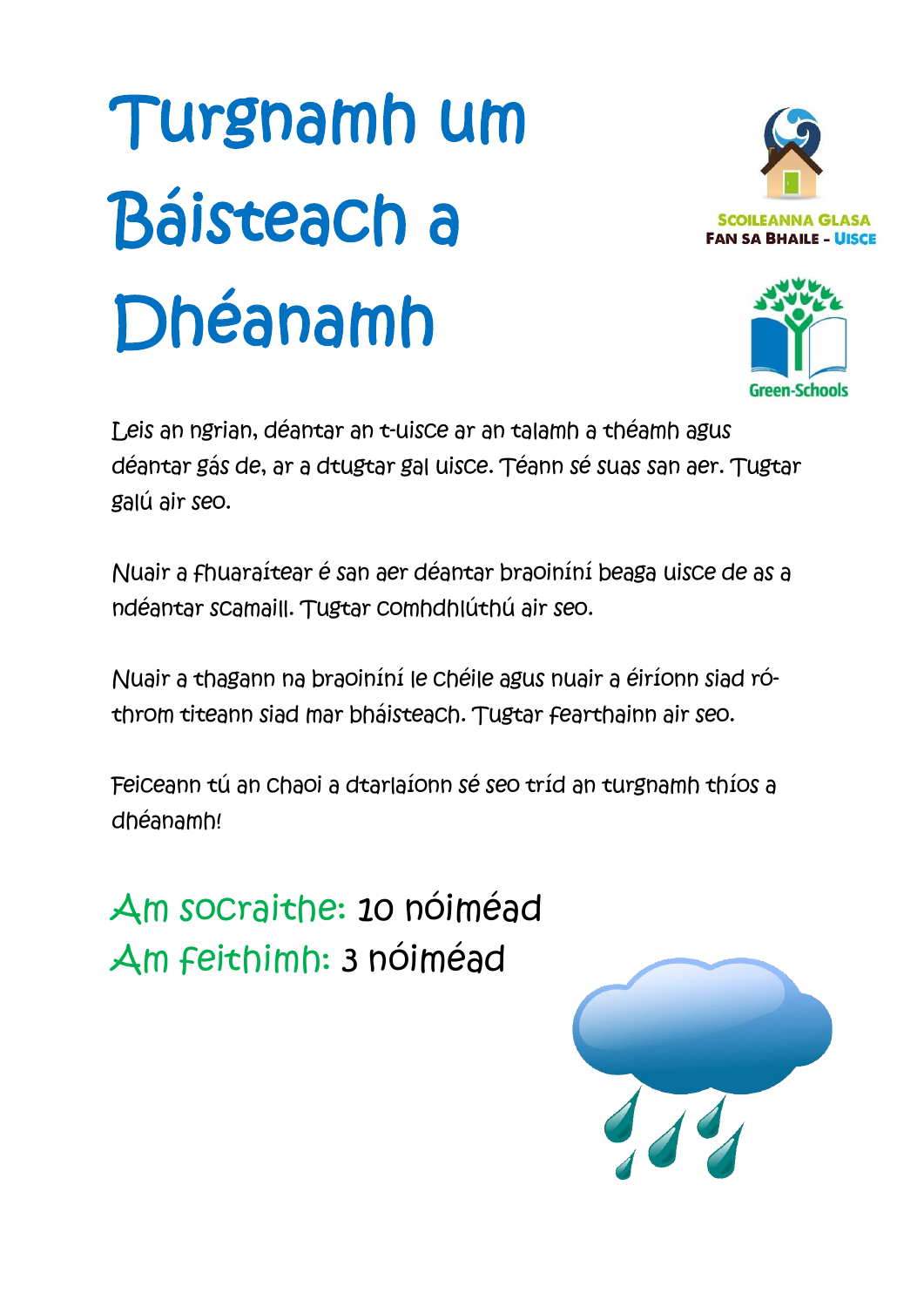## Céard atá ag teastáil uait?

- 1. Gloine nó próca trédhearcach
- 2. Pláta ceirmeach.
- 3. Uisce te (tá duine fásta ag teastáil anseo)
- 4. 4 chiúb oighir.

## Céard atá le déanamh agat?

- 1. Doirt 5 cm den uisce te go cúramach isteach sa phróca.
- 2. Clúdaigh barr an phróca leis an bpláta ceirmeach, aghaidh in airde.
- 3. Fan 3 nóiméad.
- 4. Cuir na ciúbanna oighir ar an bpláta.

#### **Ceisteanna**

- 1. Cá bhfuil an galú ag dul ar aghaidh?
- 2. Cá bhfuil an comhdhlúthú ag dul ar aghaidh?
- 3. An bhfaca tú braoiníní níos lú ag ceangal le braoiníní níos mó agus iad ag titim nó ag rolladh síos an próca mar a bheadh báisteach ann? Sna scamaill, tugtar fearthainn air seo.
- 4. Is leacht é an t-uisce, agus is gás é an gal uisce nó an gal. Cad is cúis leo athrú ina chéile?